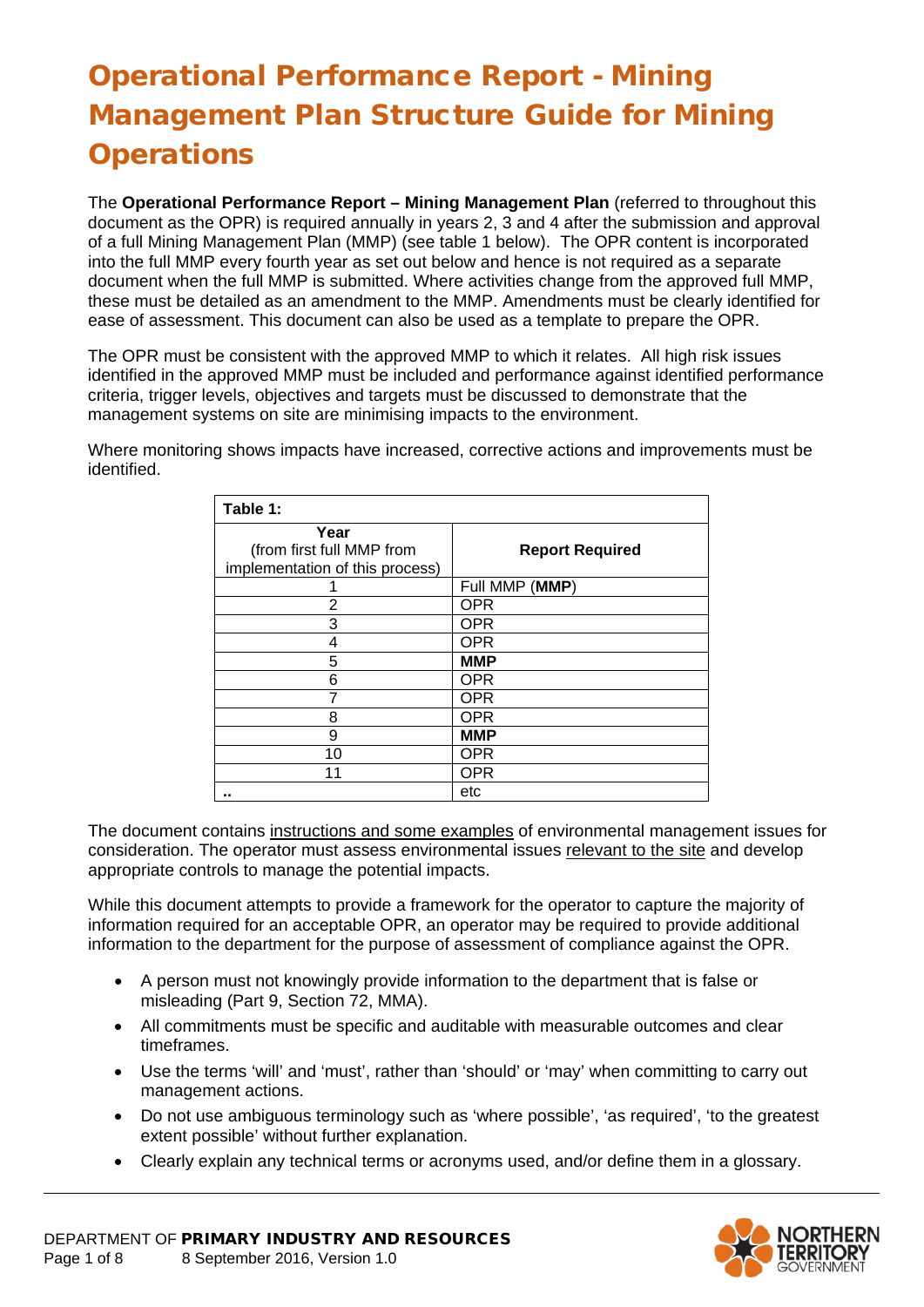#### **Notes**

- Presenting summary information in tables, where appropriate, is encouraged.
- Datums to be used are MGA94 or GDA 94 (expressed in decimal degrees) with elevations to be based on AHD.
- All plans, images , diagrams should have north points, legends, scales and scale bars where relevant
- The document should be submitted electronically with Optical Character Recognition (OCR) and this will be deemed the official version of the OPR.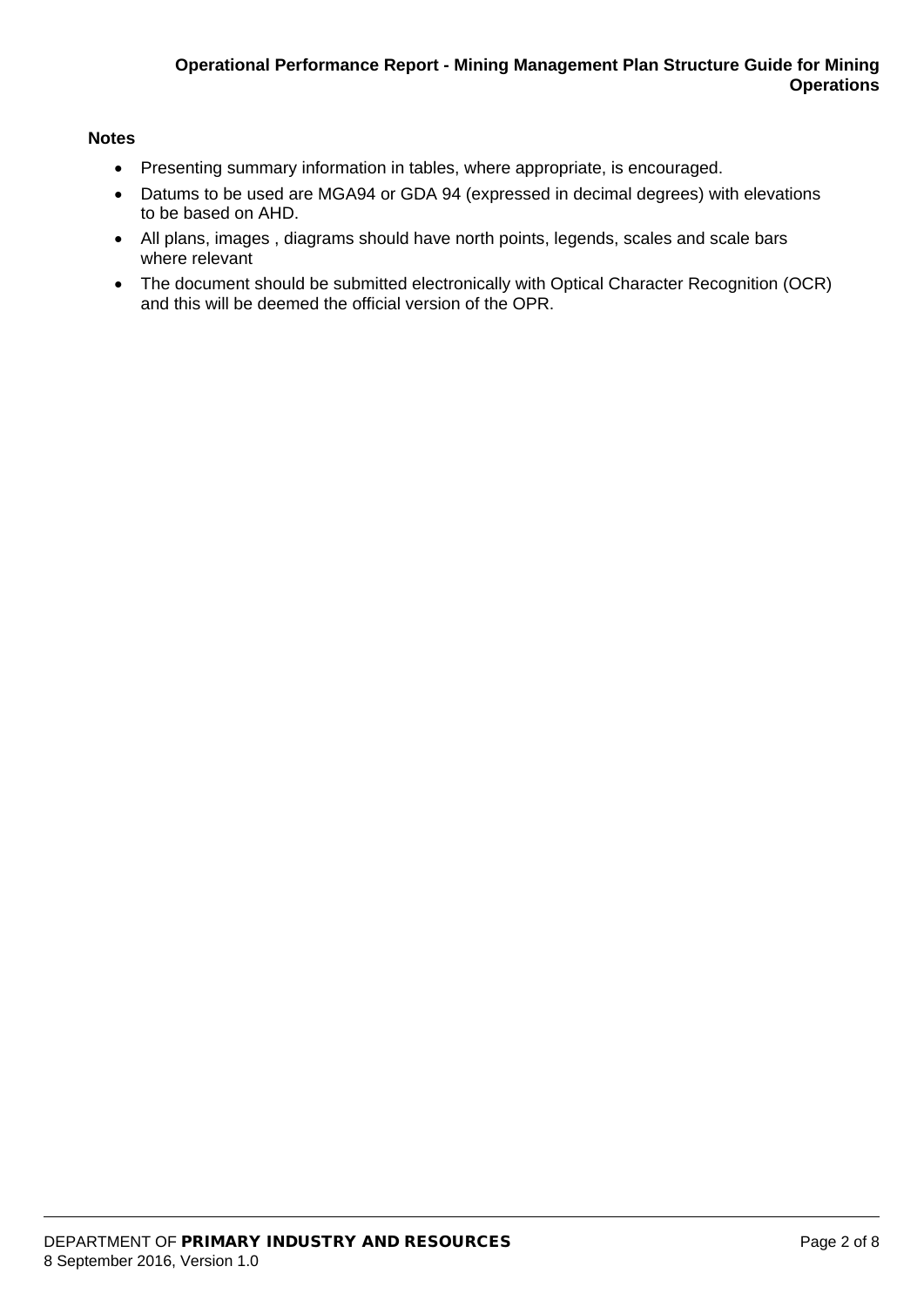# Operational Performance Report Checklist

The Operational Performance Report Checklist must be completed. Cross reference page numbers from the plan and provide comments or reasons for No (N) answers. If 'No' is answered to any of the sections below without adequate reason the department may reject the plan and require re-submission.

| Y/N | Page | <b>Requirement</b>                                                                                                                                                      | Department's<br><b>Comment</b> |
|-----|------|-------------------------------------------------------------------------------------------------------------------------------------------------------------------------|--------------------------------|
|     |      | Introduction:                                                                                                                                                           |                                |
|     |      | Have contact details been updated?                                                                                                                                      |                                |
|     |      | Has the Operator confirmed in writing that the operational activities<br>and disturbances are consistent with the previously approved<br>MMP?                           |                                |
|     |      | <b>Operational Activities:</b><br>Have changes in activities been described?                                                                                            |                                |
|     |      | <b>Environmental Performance:</b><br>Has performance against all the Environmental Management<br>Plan's (EMP) identified in the full MMP been detailed?                 |                                |
|     |      | Is a discussion analysis and interpretation of data included?                                                                                                           |                                |
|     |      | Have graphs showing performance against trigger levels or<br>benchmarks been included?                                                                                  |                                |
|     |      | Have changes made to monitoring programs been identified and<br>detailed?                                                                                               |                                |
|     |      | Have non-conformances been identified?                                                                                                                                  |                                |
|     |      | Have corrective actions taken and improvements made been<br>detailed?                                                                                                   |                                |
|     |      | <b>Water Management:</b><br>Have information or knowledge gaps been identified and<br>described for water management?                                                   |                                |
|     |      | Are there comprehensive details (including scopes of work) on<br>actions proposed to be taken to respond to any identified<br>information or knowledge gaps?            |                                |
|     |      | Have hazards been identified that could result from activities<br>related to the operation and rank the associated risks of impacts<br>to both surface and groundwater? |                                |
|     |      | Are all strategies and actions that will be undertaken to manage<br>any risks identified included?                                                                      |                                |
|     |      | Has the water monitoring program been detailed?                                                                                                                         |                                |
|     |      | Has all monitoring data been included?                                                                                                                                  |                                |
|     |      | Has an interpretation of data by a suitably qualified person been<br>included?                                                                                          |                                |
|     |      | Has a discussion of trends over time been detailed?                                                                                                                     |                                |
|     |      | Have details of remedial/corrective strategies and scopes of work<br>been included?                                                                                     |                                |
|     |      | Have proposed actions been detailed?                                                                                                                                    |                                |
|     |      | <b>Incident Reporting:</b><br>Have environmental incidents been detailed?                                                                                               |                                |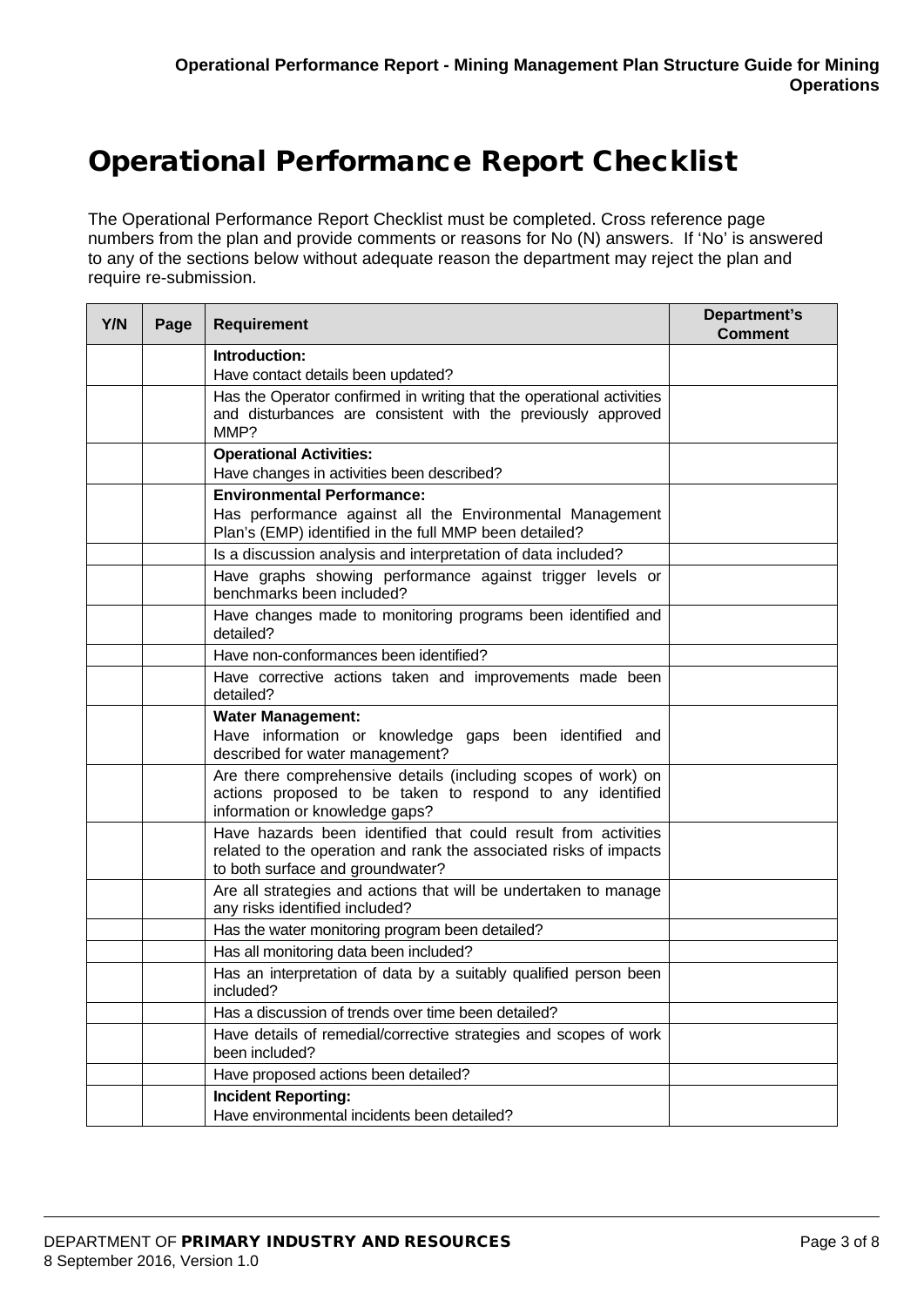# Operational Performance Report 20XX

# (For MMP 20XX-20XX)

Include the following details on title page:

- Operator name
- Project name
- Authorisation Number
- OPR reporting year
- Approved MMP reporting period
- Date
- Document Distribution List

The OPR must be endorsed by a senior representative of the company who has the appropriate level of delegation.

|           | <b>Author</b> | <b>Reviewed by</b> | <b>Approved by</b> |
|-----------|---------------|--------------------|--------------------|
| Date      |               |                    |                    |
| Name      |               |                    |                    |
| Signature |               |                    |                    |
|           |               |                    |                    |

**I ……………….** *(name of approving person)* **..................** *(position title)* **declare that to the best of my knowledge the information contained in this mining management plan is true and correct and commit to undertake the works detailed in this plan in accordance with all the relevant Local, Northern Territory and Commonwealth Government legislation.** 

| <b>SIGNATURE: </b> |  |
|--------------------|--|
| <b>DATE:</b>       |  |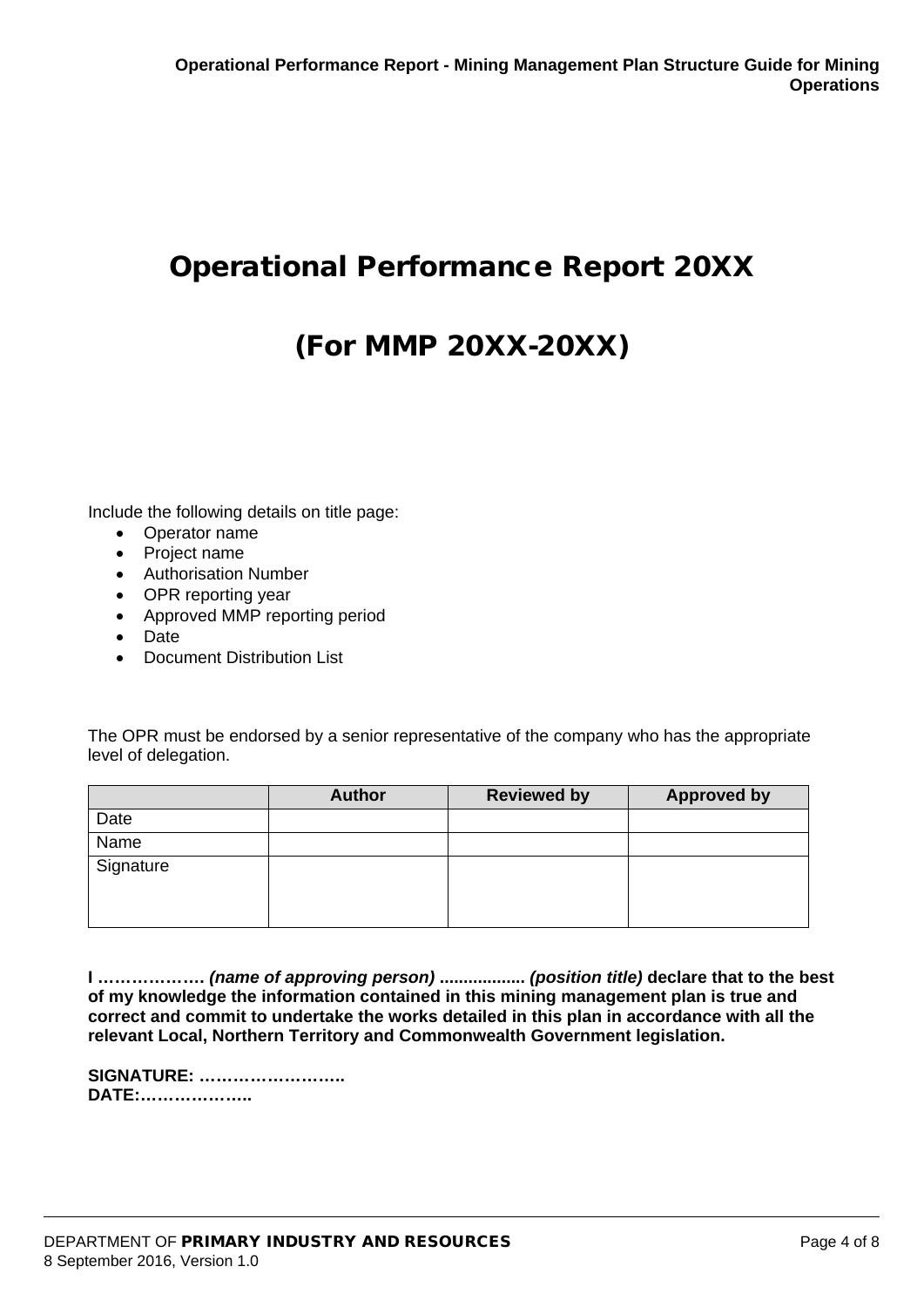# **1 Introduction**

### **1.1 Operator Details**

Identify the project proponent and contact details.

Provide a brief description of the project.

Identify previously approved MMPs and amendments.

**The operator must confirm in writing, that operational activities and disturbances are consistent with the previously approved MMP. Any changes to operations, as approved, must be addressed in an amendment or full MMP.**

# **2 Operational Activities**

This section must detail any changes or amendments to the activities approved in the four year full MMP. This may include changes to mining or processing as well as changes to management of waste rock dumps and tailings storage facilities and ponds.

**If changes to activities are significant (eg variations in production, change in location or additional disturbance, changes in chemical characterisation, etc.) the operator will be required to submit an amendment to the MMP which includes an assessment of the associated risks and additional management strategies for these**.

### **2.1 Performance against MMP**

This section must summarise the performance of the operational activities against the approved MMP from the previous reporting period and identify any non-compliance issues that may have arisen.

Tables of comparison of mining and processing activity in the reporting period against what was proposed must be included.

## **3 Environmental Management**

### **3.0 Environmental Performance**

For all the Environmental Management Plan's (EMP) identified in the full MMP, performance against objectives and targets listed must be detailed. Provide a discussion of the level of compliance to the EMP stated objectives and progress towards meeting targets. Provide updated targets for the oncoming reporting period. The **Water Management Plan** must be addressed fully in **Section 4** below.

Data and statistics of the reporting periods monitoring programs must be analysed with a **discussion and interpretation of results**. The findings need to be assessed against trends, trigger levels or benchmarks to determine the effectiveness of control strategies and whether the targets are being met.

Inclusion of graphs showing performance against trigger levels or benchmarks must be used to assist this process.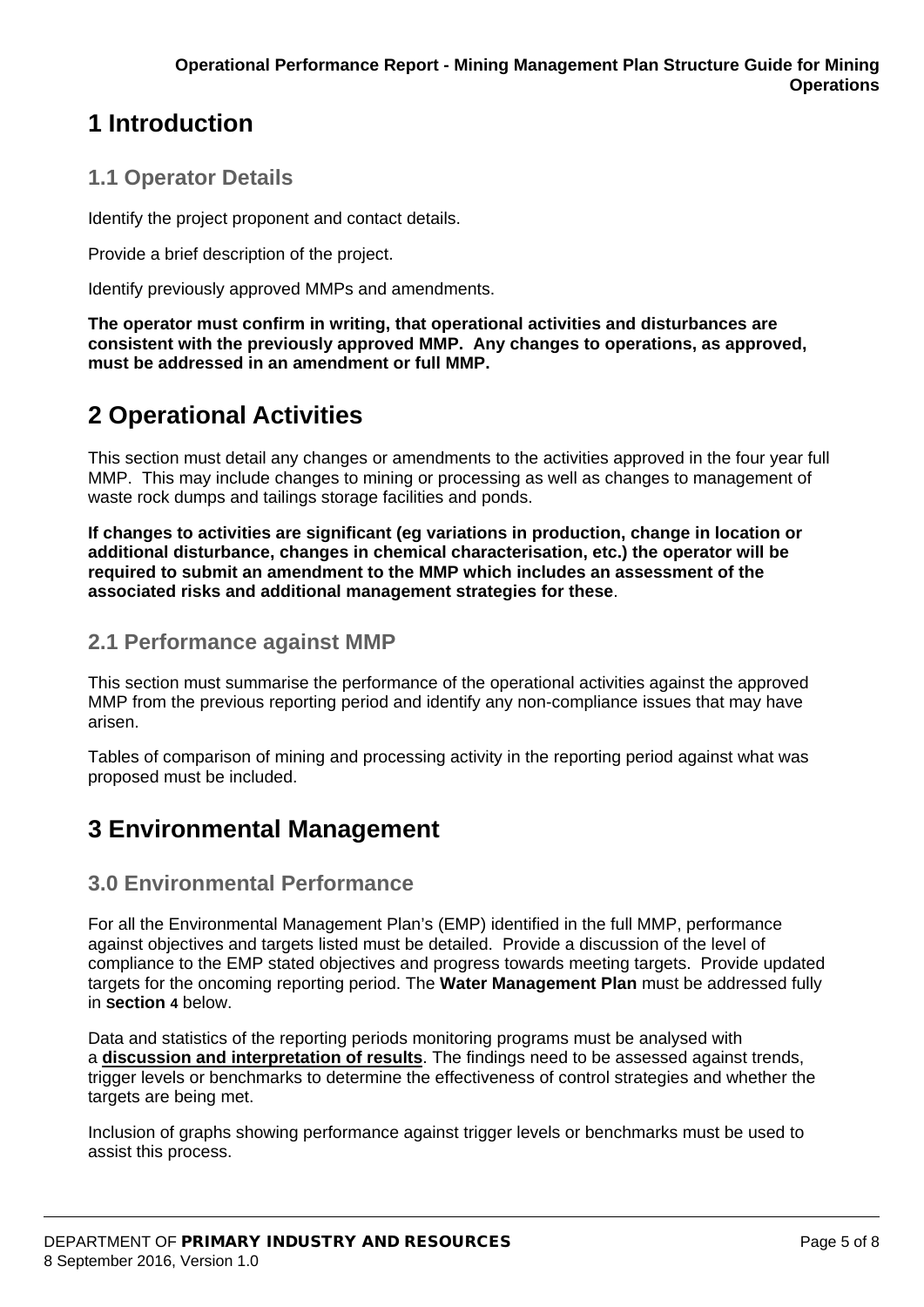#### **Operational Performance Report - Mining Management Plan Structure Guide for Mining Operations**

Provide a discussion on any changes made to monitoring programs or techniques used and an explanation for the changes.

Discuss any non-conformances which occurred during the reporting period, corrective actions taken and improvements made.

Where interpretation of the monitoring data or other observations have detected the potential for, or actual adverse trends in performance or impacts, detail what remedial/corrective strategies and actions will be implemented. Include scopes of work where appropriate together with a commitment to an implementation timetable and additional monitoring program to assess the performance of the actions.

## **4 Water Management**

This section should cover all surface and groundwater located both on the mine lease and in the receiving environment both up and down gradient of the lease. In addition, it should cover all interactions of those waters with activities related to the operation of the mine and its infrastructure and how those interactions influence water quality and quantity and timing.

As required in the responses to the sections following, appropriately sized and scaled plans are to be provided. It is the operator's responsibility to insure that any imagery used is up to date and reflects the current surface conditions of the site including all infrastructure.

### **4.1 Current conditions**

A water balance with a representation of flows and volumes must be included.

### **4.2 Information/Knowledge Gaps**

#### **4.2.1 Identification of Information/knowledge gaps**

Identify and clearly describe any information or knowledge gaps that were identified.

#### **4.2.2 Filling Information/Knowledge Gaps**

Provide comprehensive details (including scopes of work) on actions proposed to be taken to respond to any identified information or knowledge gaps. A commitment to a time line is also required including regular progress reporting on longer timescale programs.

Where the process of identifying information and/or knowledge gaps has identified areas where there may be significant risk to the environment, propose interim management strategies until the information gathering process is completed.

#### **4.2.3 Water Account**

A water account based on the Minerals Council of Australia Water Accounting Framework is to be provided for the reporting period.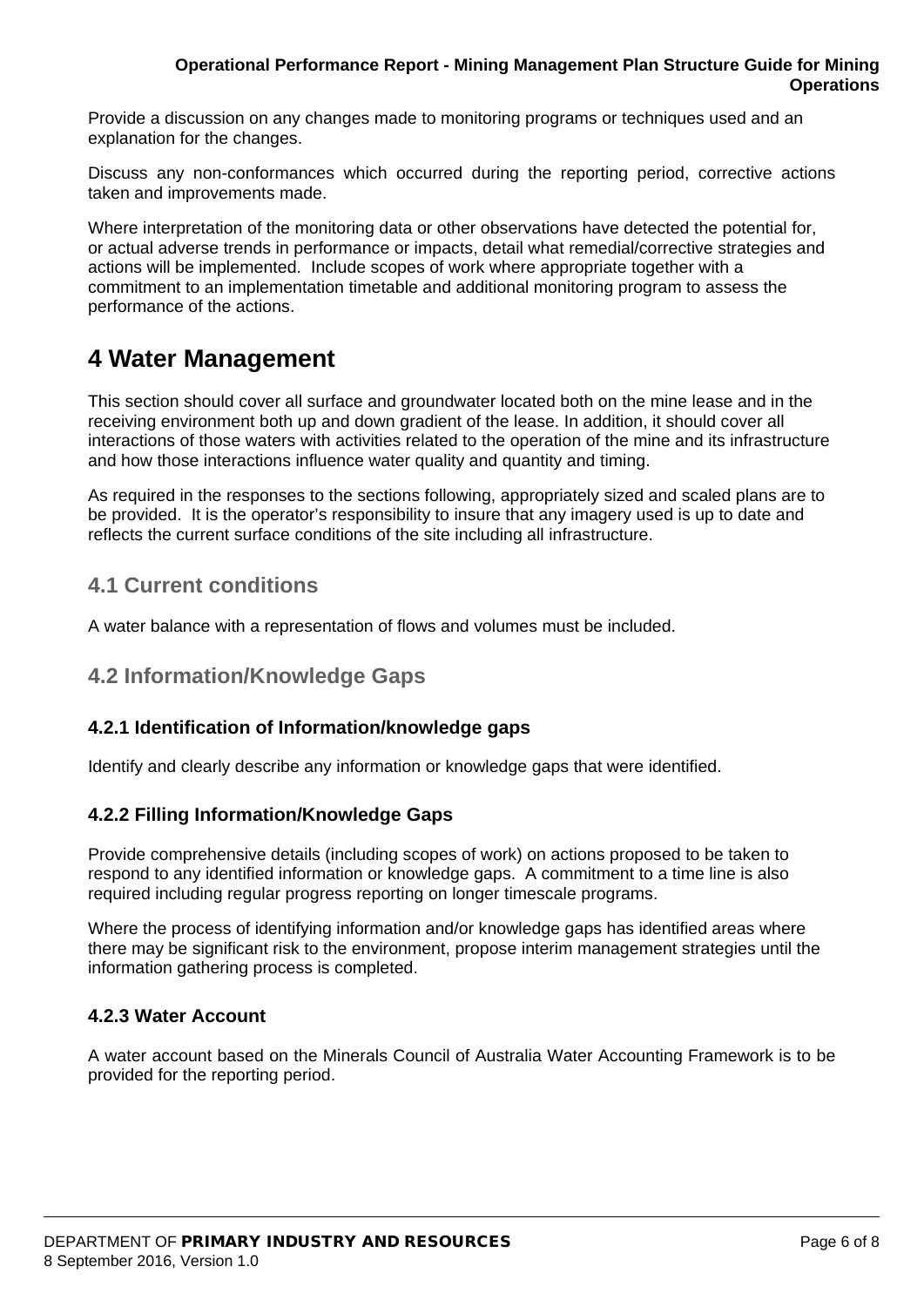## **4.3 Risk Management**

#### **4.3.1 Identify Hazards and Rank Risks**

Identify hazards that could result from activities related to the operation and rank the associated risks of impacts to both surface and groundwater. Consideration MUST be given to both potential short and long-term impacts, including mine closure. Provide a commitment including details, to a regular risk assessment process that ensures that any changes to the operation are identified and assessed.

#### **4.3.2 Actions and Strategies in Response to Identified Risks**

Describe in detail strategies and actions that will be undertaken to manage any risks identified in the risk assessment process. This is to include a commitment to an implementation timetable.

### **4.4 Monitoring**

#### **4.4.1 Monitoring Program**

Detail the surface and ground water monitoring program that will be implemented to demonstrate that;

- (a) impacts identified (if any) are within predicted and acceptable/agreed limits, and
- (b) management strategies and actions are producing the required outcomes.

Before operations commence, the operator should ensure a comprehensive baseline data set has been collected over multiple seasons and years. Should operations have already commenced then the operator should ensure all available literature is researched and data collated for a baseline. Additional monitoring points should also be established outside the area of influence from the mine lease to continue to update background water quality information.

#### **4.4.2 Data Review and Interpretation.**

In addition to providing all raw data to the Primary Industry and Resources (DPIR) on an agreed reporting period and in an agreed format, provide a comprehensive interpretation of the raw data by an appropriately qualified person. The interpretation shall include discussion of trends over time and performance against (a) and (b) above.

The review shall also include any modifications or changes proposed to the monitoring program with justifications for approval by the DPIR.

### **4.5 Management**

#### **4.5.1 Remedial or Corrective Management Actions**

Where interpretation of the monitoring data or other observations have detected the potential for or actual adverse trends in performance or impacts, detail what remedial/corrective strategies and actions will be implemented. Include scopes of work where appropriate together with a commitment to an implementation timetable and additional monitoring program to assess the performance of the actions.